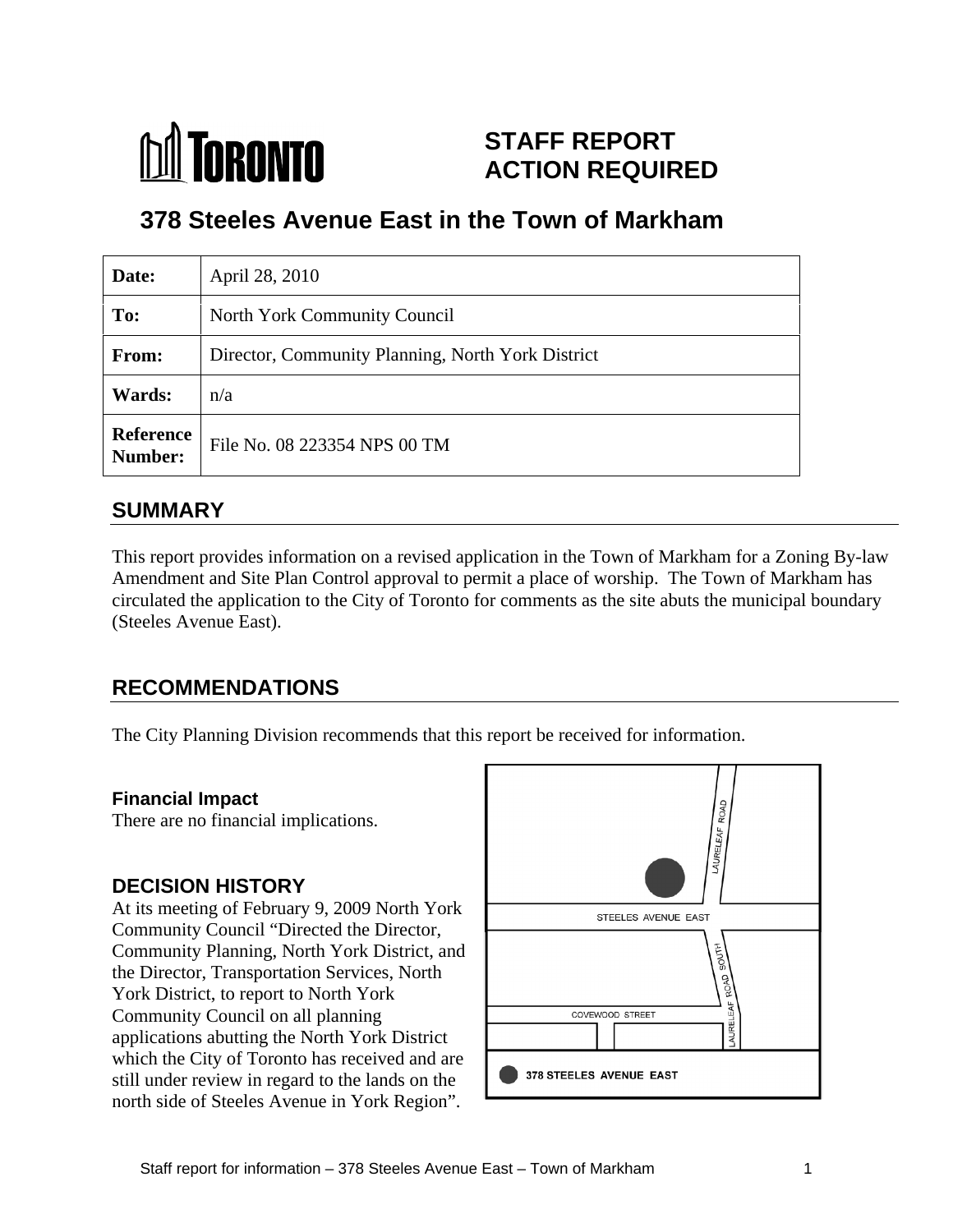A March 9, 2009 staff report advised North York Community Council of Zoning By-law Amendment and Site Plan Control approval applications for 378 Steeles Avenue East in the Town of Markham. The proposal was to convert the existing residential dwelling to a place of worship.

#### **ISSUE BACKGROUND**

#### **PROPOSAL**

The Town of Markham has circulated to the City of Toronto a revised application by Fung Loy Kok Institute for a Zoning By-law Amendment and Site Plan Control approval for 378 Steeles Avenue East. The site is located on the north side of Steeles Avenue, east of Bayview Avenue and contains a two storey residential dwelling. The original proposal in 2008 was to convert the existing dwelling to a place of worship and to build an addition to the dwelling resulting in a total gross floor area of  $482 \text{ m}^2$ with 18 parking spaces. The applicant has now submitted a revised proposal to demolish the existing residential dwelling and construct a new one storey building for a place of worship with a gross floor area of 293  $m<sup>2</sup>$  and 19 parking spaces. and 19 parking spaces.

#### **COMMENTS**

The Town of Markham has circulated the revised proposal to City of Toronto staff for comments as the proposed development is located on the shared municipal boundary (Steeles Avenue East).City Planning and Transportation Services staff have reviewed the proposal and have no objections to the application.

This report is provided to North York Community Council for information.

#### **CONTACT**

Nimrod Salamon Tel. No. 416-395-7095 Fax No. 416-395-7155

#### **SIGNATURE**

Thomas C. Keefe, Director Community Planning, North York District

## **ATTACHMENTS**

Attachment 1: Site Plan Attachment 2: Proposal Data

Staff report for information – 378 Steeles Avenue East – Town of Markham 2

 $\overline{\phantom{a}}$  , we can assume that the contract of the contract of the contract of the contract of the contract of the contract of the contract of the contract of the contract of the contract of the contract of the contract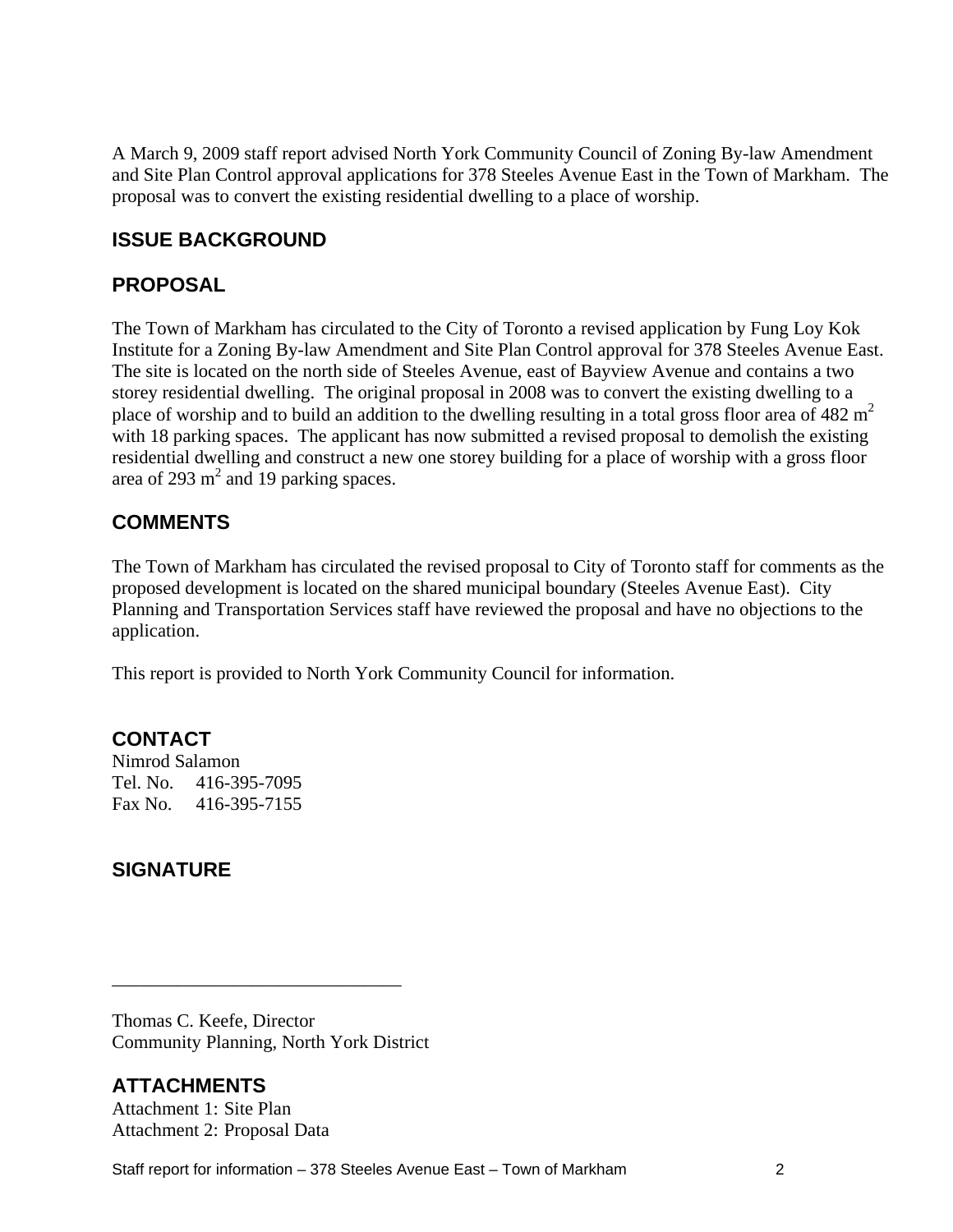#### **Attachment 1: Site Plan**